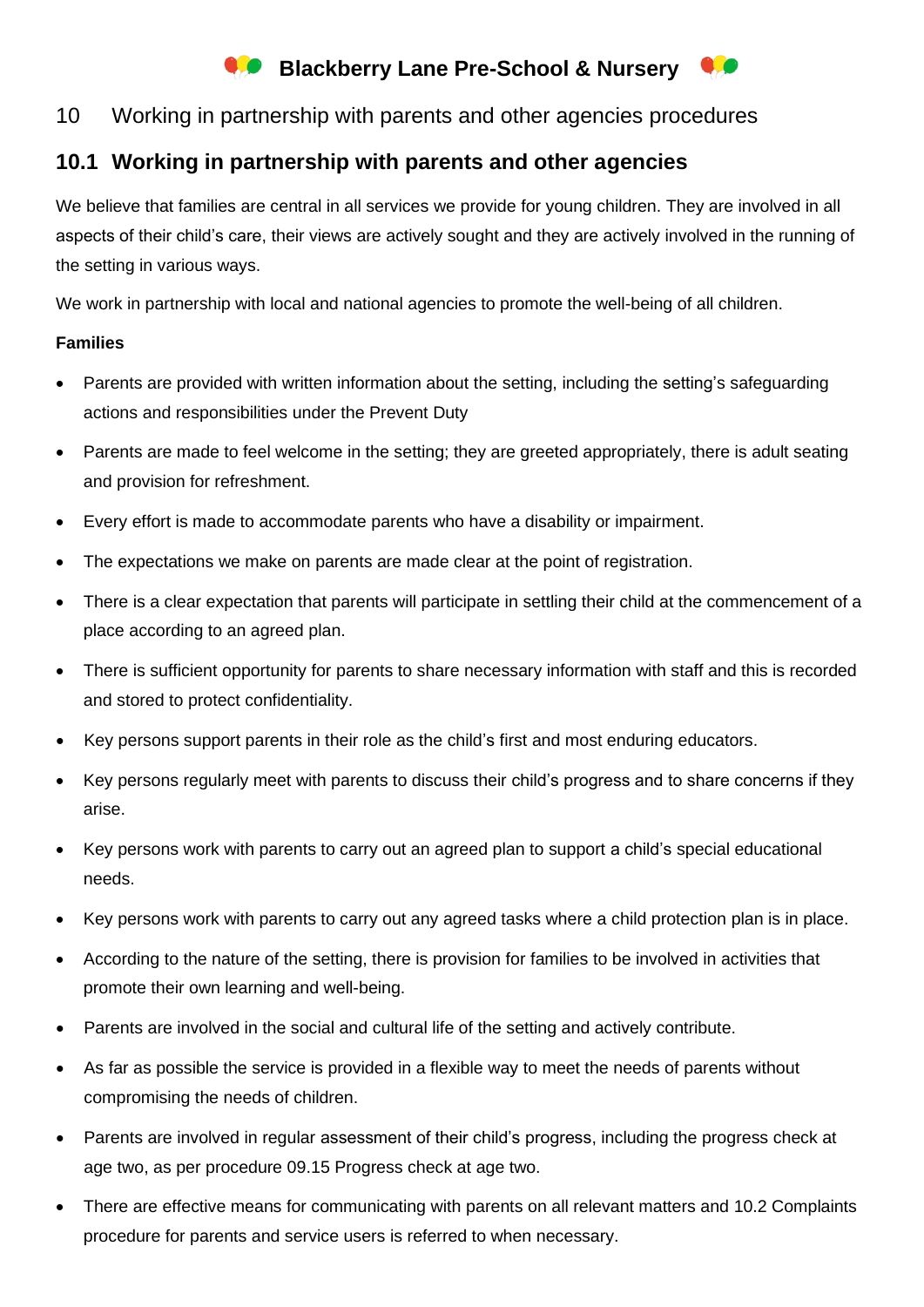- Every effort is made to provide an interpreter for parents who speak a language other than English and to provide translated written materials.
- Information about a child and their family is kept confidential within the setting. The exception to this is where there is cause to believe that a child may be suffering, or is likely to suffer, significant harm, or where there are concerns regarding their child's development that need to be shared with another agency. Parental permission will be sought unless there are reasons not to, to protect the safety of the child.
- Parental consent is sought to administer medication, take a child for emergency treatment, take a child on an outing and take photographs for the purposes of record keeping.
- Parents' views are sought regarding changes in the delivery of the service
- Parents are actively encouraged to participate in decision making processes via a parent forum.
- There are opportunities for parents to take active roles in supporting their child's learning in the setting: informally through helping out or activities with their child, or through structured projects engaging parents and staff in their child's learning.

#### **Agencies**

- We work in partnership or in tandem with local and national agencies to promote the wellbeing of children.
- Procedures are in place for sharing of information about children and families with other agencies, as out in procedures 07.2 Confidentiality, recording and sharing information.
- Information shared by other agencies (third party information) is also kept in confidence and not shared without consent from that agency.
- When working in partnership with staff from other agencies, individuals are made to feel welcome in the setting and professional roles are respected.
- Staff follow the protocols for working with agencies, for example on child protection.
- Staff from other agencies do not have unsupervised access to the child they are visiting in the setting and do not have access to any other children during their visit.
- Staff do not casually share information or seek informal advice about any named child/family.
- We consult with and signpost to local and national agencies who offer a wealth of advice and information promoting staff understanding of issues facing them in their work and who can provide support and information for families. For example, ethnic/cultural organisations, drug/alcohol agencies, welfare rights advisors or organisations promoting childcare and education, or adult education.

#### **Schools**

• Settings work in partnership with schools to assist children's transition as per procedure 09.14 Prime times – transition to school., and share information as per procedure 07.6 Transfer of records.